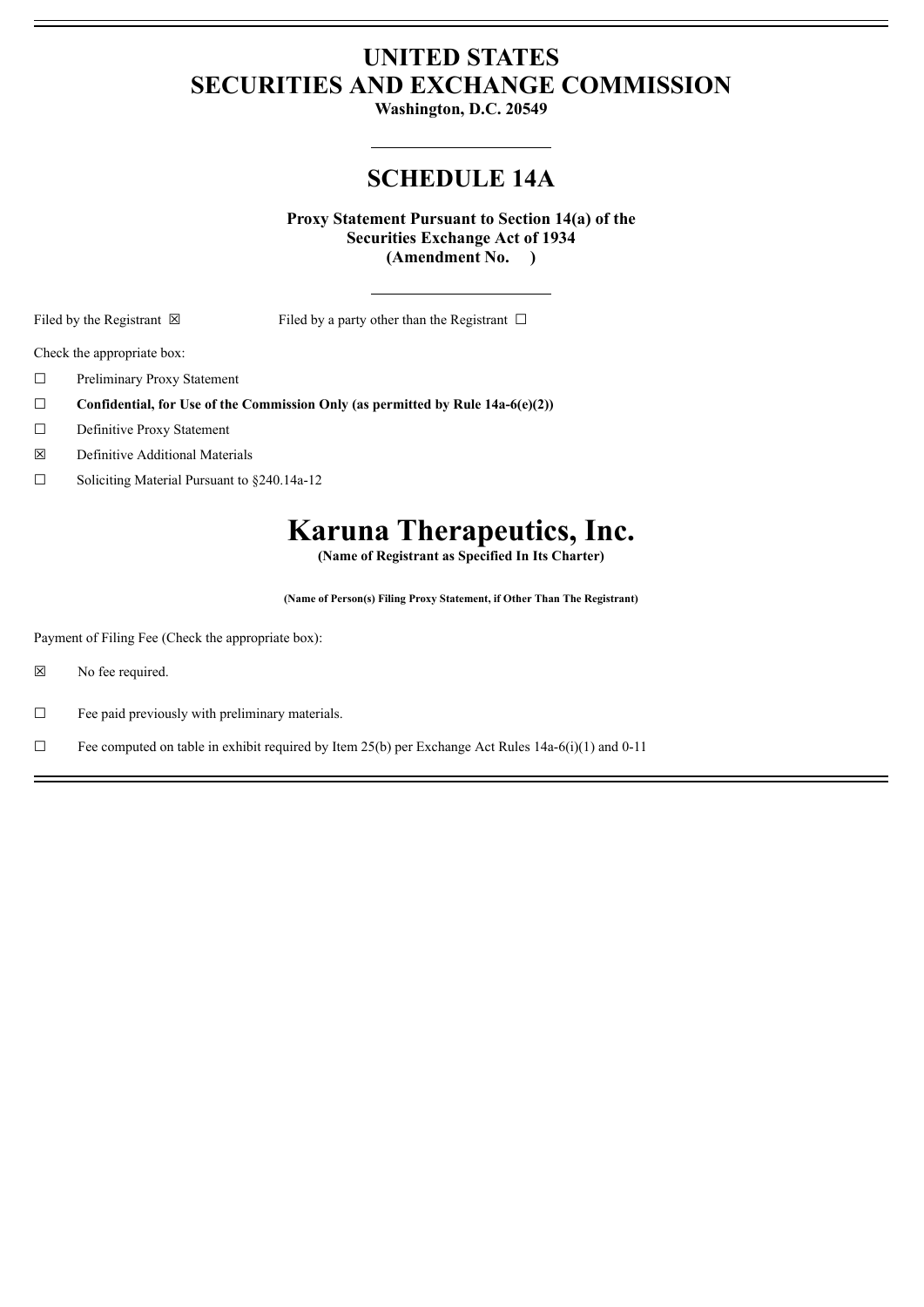

KARUNA THERAPEUTICS, INC<br>99 HIGH STREET, FLOOR 26<br>BOSTON, MA 02110

D83851-P68088

#### You invested in KARUNA THERAPEUTICS, INC. and it's time to vote!

You have the right to vote on proposals being presented at the Annual Meeting. This is an important notice regarding the availability of proxy material for the stockholder meeting to be held on June 15, 2022.

#### Get informed before you vote

View the Notice and Proxy Statement, Annual Report and Form 10-K online OR you can receive a free paper or email copy of the material(s) by requesting prior to June 1, 2022. If you would like to request a copy of the material(s) for this and/or future stockholder meetings, you may (1) visit www.ProxyVote.com, (2) call 1-800-579-1639 or (3) send an email to sendmaterial@proxyvote.com. If sending an email, please include your control number (indicated below) in the subject line. Unless requested, you will not otherwise receive a paper or email copy.



\*Please check the meeting materials for any special requirements for meeting attendance.